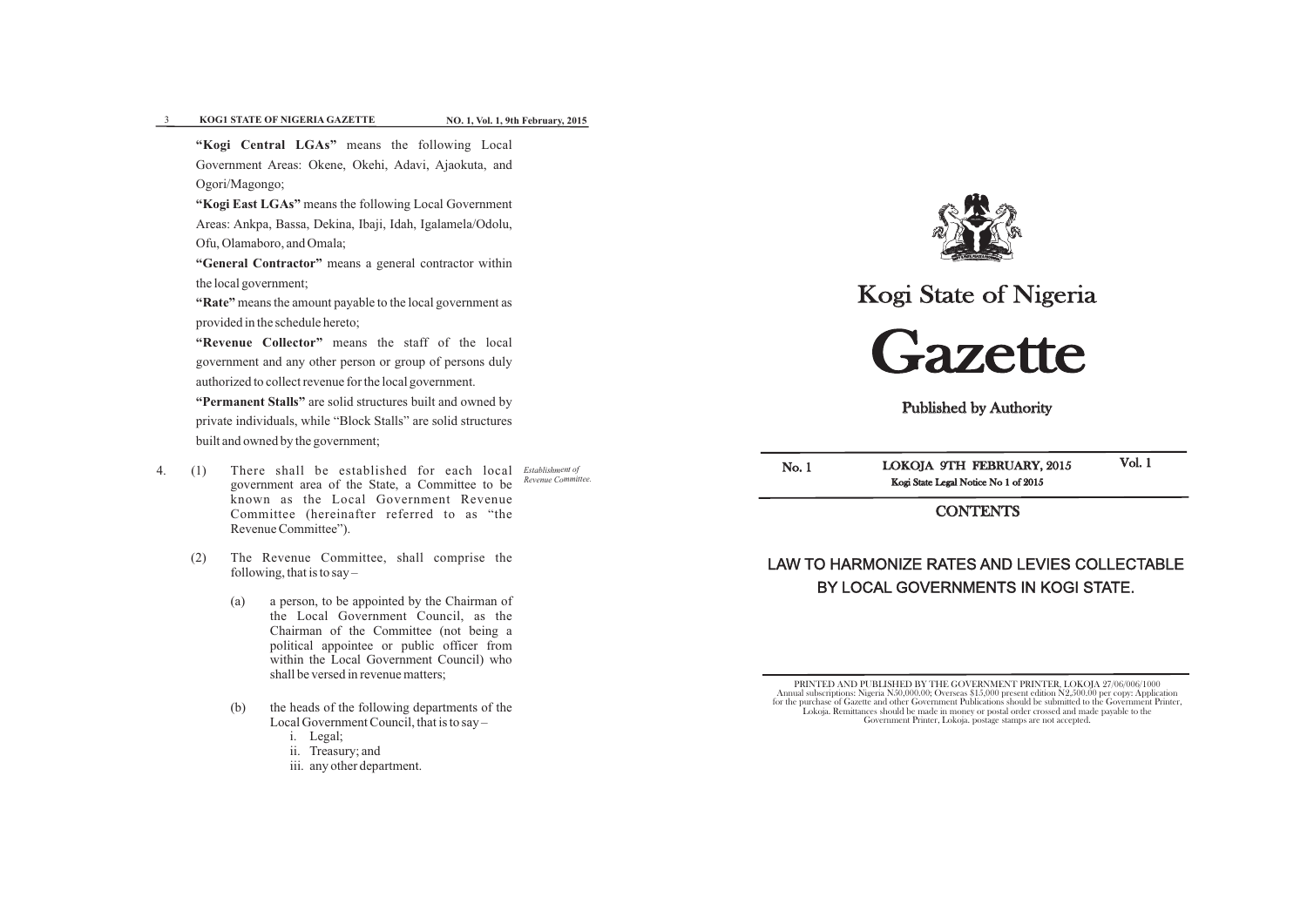### **KOG1 STATE OF NIGERIA GAZETTE**

# **KOGI STATE OF NIGERIA KOGI STATE LOCAL GOVERNMENT HARMONIZED RATES AND LEVIES LAW 2014**

# **A LAW TO HARMONIZE RATES AND LEVIES COLLECTABLE BY LOCAL GOVERNMENTS IN KOGI STATE**

- 1. This Law may be cited as Kogi S Rates/Levies collectable by Loca 2015.
- 2. This Law shall come into operation on the 29th day of January, 2015.
- 3. In this Law, unless the contenx otherwise requires **"Court"** means a Revenue Court, Magistrate Court of any grade, and Sharia Courts within the local government.

**"Fee"** is a legal charge collectable by Local government for a particular service provided or permission (rights) granted exclusively to any person.

**"Levy"** is any kind of legal charges by Government in any form and can be used interchangebly with fees and charges.

**"Person"** includes an individual or body of individuals, family, corporate, sole, trustee or executor or a person who carries out economic activity, a person exploiting tangible or intangible property for the purpose of obtaining income therefrom by way of trade or business;

**"Kogi West LGAs"** means the following Local Government Areas: Kabba/Bunu, Ijumu, Mopamuro, Yagba East, Yagba West, Lokoja and Kogi;

| State Harmonization of |                     |
|------------------------|---------------------|
| al Governments Law     | Citation and Title. |

*Interpretation.*

*Commencement.*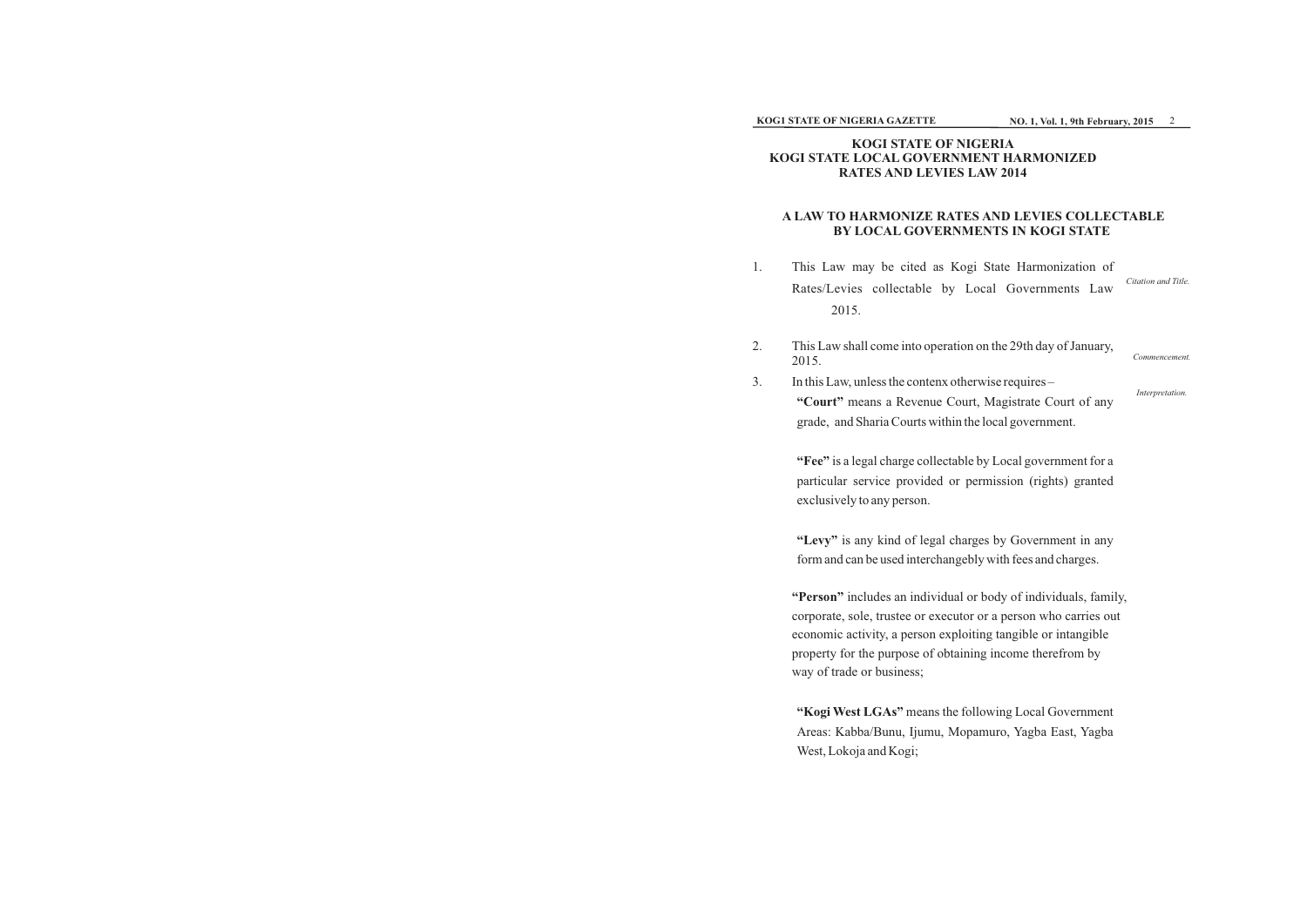|     | KOG1 STATE OF NIGERIA GAZETTE                                                                                                                                                                                                                                                                                                     | NO. 1, Vol. 1, 9th February, 2015           |    | KOG1 STATE OF NIGERIA GAZETTE                                   | NO. 1, Vol. 1, 9th February, 2015                                                                                                                                                                                                                                                                                                                                          |                                                       |
|-----|-----------------------------------------------------------------------------------------------------------------------------------------------------------------------------------------------------------------------------------------------------------------------------------------------------------------------------------|---------------------------------------------|----|-----------------------------------------------------------------|----------------------------------------------------------------------------------------------------------------------------------------------------------------------------------------------------------------------------------------------------------------------------------------------------------------------------------------------------------------------------|-------------------------------------------------------|
|     | the objection to attend for purposes of examination by<br>an officer of the Local Government.<br>In an event of any person who has objected to an<br>(3)<br>assessment agreeing with the Local Government as to<br>the correct amount chargeable, the assessment shall be<br>amended accordingly and notice of rate chargeable    | Review of<br>assessment.                    |    | (c)<br>Council;<br>(3)                                          | a member of the public not being a member of<br>the Council versed in revenue matters to be<br>nominated by the Legislative Arm of the<br>All appointments made pursuant to this<br>section, shall be subject to the approval of the<br>legislative arm of the council.                                                                                                    |                                                       |
| 13. | shall be served upon such person.<br>Refund in the case of over payment or inappropriate<br>(4)<br>payment made by the taxpayer to the local government,<br>refund shall be made to the taxpayer within one month<br>through application to the local government.<br>The Revenue collectors shall have the powers to enter<br>(1) | Powers of Revenue<br>Collectors.            | 5. | (1)<br>ina<br>government                                        | The Revenue Committee, shall be responsible<br>for the assessment and collection of all taxes, fines,<br>rates, charges or other revenue under its jurisdiction<br>and shall account for all amounts so collected<br>manner to be prescribed by the Chairman of the<br>Local Government, subject to the financial<br>memorandum and guidelines on local<br>administration. | <b>Functions</b><br>Revenue<br>Committee              |
|     | into any premises at all reasonable times for the<br>purposes of demanding and collecting rates on behalf<br>of the local government.<br>A reasonable time shall be between the hours of 8:00am<br>(2)                                                                                                                            |                                             |    | (2)                                                             | The Revenue Committee, shall be autonomous of the<br>Local Government Treasury and shall be responsible<br>for the day to day administration of the Department of<br>Personnel which forms its operational arm.                                                                                                                                                            |                                                       |
| 14. | and $6:00 \text{pm}$ .<br>It shall be the duty of every person to pay or show evidence of<br>payment to the revenue collector, the fees prescribed in the                                                                                                                                                                         | Duties of public                            | 6. | $comprise-$                                                     | There is hereby established, a Joint State and Local<br>Government Revenue Committee (hereinafter in this law,<br>referred to as "the Joint Revenue Committee") which shall                                                                                                                                                                                                | Establishment<br>Composition<br>Revenue<br>Committee. |
| 15. | schedule to this Law.<br>All revenue collectors shall issue a receipt in the form<br>authorized by the Local Government in respect of any rate paid<br>under the schedule thereto.                                                                                                                                                | <b>Issuance of Receipts</b><br>for Revenue. |    | the Chairman;<br>Revenue Committee;                             | (a) the Chairman of the State Internal Revenue Service as<br>(b) the Chairman, of each of the Local Government                                                                                                                                                                                                                                                             |                                                       |
| 16. | The Local Government Authority shall obtain receipts with<br>security features from the State Government Printer or Nigeria<br>Security Printing and Minting Company or any other<br>instrument prescribed by the local government.                                                                                               | Payment Periods.                            |    | say-<br>(i)<br>(ii)<br>Lands,                                   | (c) a representative of the following ministries, that is to<br>Local Government and Chieftaincy<br>Affairs not below the level of Director;                                                                                                                                                                                                                               |                                                       |
| 17. | All persons to which this Law apply shall pay to the local<br>government all rates as prescribed in the schedule hereto from<br>the beginning of every month or year, not later than 60 (sixty)<br>days from the beginning of every year and 14 (fourteen) days                                                                   |                                             |    | (iii)<br>(d)<br>Service; and<br>State Internal Revenue Service. | Housing and Urban Development;<br>the Legal Adviser of the State Internal Revenue<br>(e) the Secretary of the Committee shall be a staff of the                                                                                                                                                                                                                            |                                                       |
|     | from the beginning of every month.                                                                                                                                                                                                                                                                                                | Revenue Courts.                             | 7. |                                                                 | The functions of the Joint Revenue Committee, shall be to –                                                                                                                                                                                                                                                                                                                | Functions of.<br>Revenue Com                          |
|     |                                                                                                                                                                                                                                                                                                                                   |                                             |    |                                                                 |                                                                                                                                                                                                                                                                                                                                                                            |                                                       |

*Functions of the Revenue Committee.*

*Establishment and Composition of Joint Revenue Committee.*

*Functions of Joint Revenue Committee.*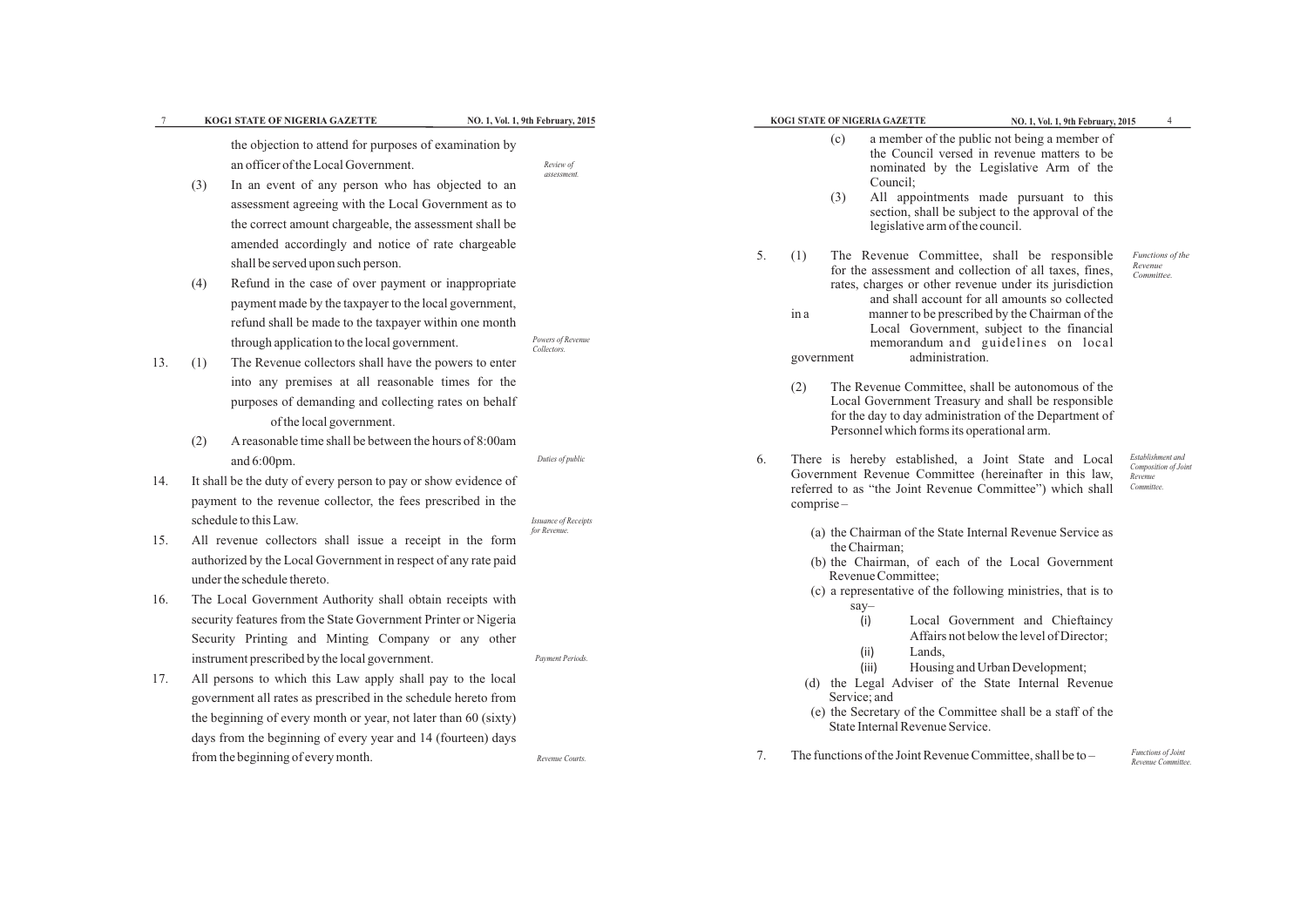*Objections.*

|            | KOG1 STATE OF NIGERIA GAZETTE                                                                                                                                                                                                                                                                                                                                                                                                                                                                                                                                                              | NO. 1, Vol. 1, 9th February, 2015                                 | KOG1 STATE OF NIGERIA GAZETTE                                                                                                                                                                                                                                                                                                                                                                                                       | NO. 1, Vol. 1, 9th February, 2015                                                                                                                                                |         |
|------------|--------------------------------------------------------------------------------------------------------------------------------------------------------------------------------------------------------------------------------------------------------------------------------------------------------------------------------------------------------------------------------------------------------------------------------------------------------------------------------------------------------------------------------------------------------------------------------------------|-------------------------------------------------------------------|-------------------------------------------------------------------------------------------------------------------------------------------------------------------------------------------------------------------------------------------------------------------------------------------------------------------------------------------------------------------------------------------------------------------------------------|----------------------------------------------------------------------------------------------------------------------------------------------------------------------------------|---------|
|            | (a) harmonize tax administration in the State;<br>(b) deal with revenue matters of common concern to the<br>State and Local Government Authorities;<br>(c) enlighten members of the public generally on State and<br>Local Government revenue matters;<br>(d) consider relevant resolutions of the Joint Tax Board for<br>implementation in the State;<br>(e) advise the State and Local Government on revenue<br>matters; and<br>(f) carry out such other functions as may be assigned to it<br>by the Joint Tax Board.                                                                   |                                                                   | to appoint Revenue Collectors.<br>The revenue officers shall wear identification badge<br>(2)<br>with a clear inscription of their names and official<br>capacity.<br>The production by a revenue collector of an identity<br>(3)<br>card and certificate or warrant:<br>$\left( a\right)$<br>(b)                                                                                                                                   | issued by a Local Government Authority;<br>setting out his full names, and stating that he is<br>authorized to exercise the functions of a                                       |         |
| 8.         | The Chief Judge may designate in each Local Government<br>Area, at least two Magistrates who shall give priority to<br>matters affecting the revenue of the State and of the relevant<br>Local Government Council.                                                                                                                                                                                                                                                                                                                                                                         | Designation of Magistrate<br>to adjudicate on Revenue<br>Matters. | the purpose of this Law.<br>(4)<br>It is illegal for any local government to use any                                                                                                                                                                                                                                                                                                                                                | revenue collector, shall be sufficient evidence<br>that the revenue collector is duly authorized for                                                                             |         |
| 9.         | From the commencement of this Law, the rates<br>(1)<br>payable to each local government shall be as<br>provided in the schedule hereto.<br>Each local government shall ensure that a chart<br>(2)<br>showing the approved rates of levies, the applicable<br>rate and the expected time of payment is pasted at a<br>conspicuous place in the revenue offices of the local                                                                                                                                                                                                                 | Revenue rate payable<br>and publication.                          | consultant(s) for the purpose of assessment and<br>collection of any levies and rates that is stated in the<br>schedule to this Law. However, this does not preclude<br>the appointment of the state government as collection<br>agents for certain levies.<br>12.<br>If any person disputes an assessment, he may apply to<br>(1)                                                                                                  | the relevant Local Government Council by                                                                                                                                         | Objecti |
| 10.<br>11. | government.<br>The Local Government Authority shall issue a harmonized<br>Demand Notice in respect of taxes listed in the Schedule to this<br>Law.<br>(a) For the purpose of tenement rate each local<br>government shall employ the services of estate<br>surveyor/valuer to determine the value of the property<br>for the purpose of assessment;<br>(b) However, in lieu of the proper valuation, each LGA<br>shall apply the rates as prescribed in the schedule to this<br>law until a proper valuation is carried out.<br>The Local Government shall have the exclusive power<br>(1) | Demand Notice.<br>Appointment of<br>Revenue Collectors.           | notice of<br>revise the<br>state precisely<br>assessment and shall be<br>date of service of the<br>notice.<br>(2)<br>On receipt of a notice of objection, the local<br>government may require the person giving that notice<br>to furnish such particulars and to produce any<br>documents as may be deemed necessary and may<br>summon any person who may be able to give<br>information which is material to the determination of | objection in writing to review and to<br>assessment and such application shall<br>the grounds of objection to the<br>made within 14 days from the<br>notice of assessment/demand |         |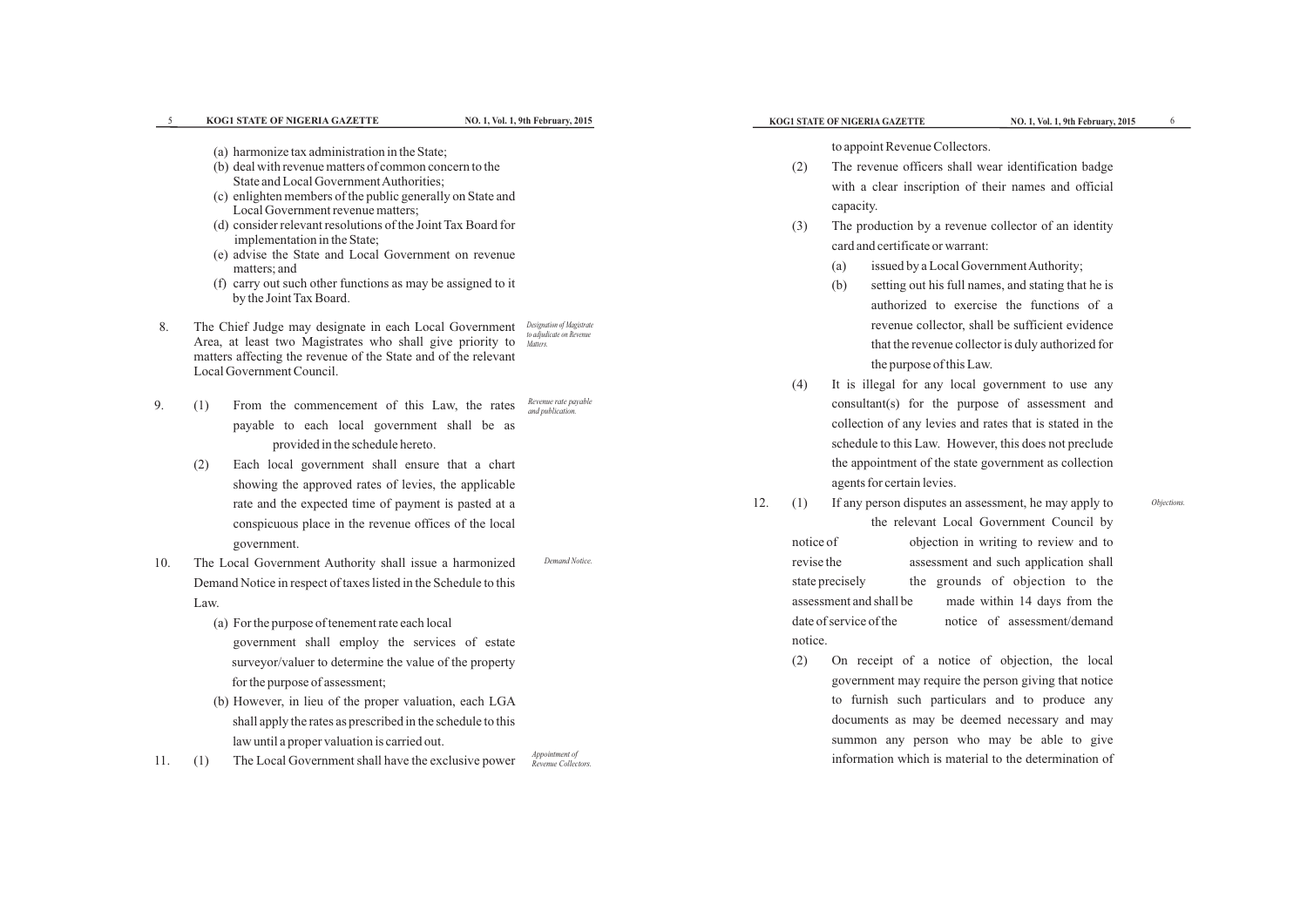- ything contained in any other enactments or law, no person, other than the appropriate tax authority, shall assess or collect, on behalf of the Local Government, services of Law Enforcement Agencies shall only be engaged in accordance with the provisions of the tax laws.
- 
- any tax, duty, levy, rate, fee or charge, and the
- 
- 
- (b) No person, including a tax authority, shall mount a road block in any part of the Federation for the purpose of collecting any tax, duty, levy, rate, fee
	-
- 
- or charge.
- (3) Any person who –

- nes the provisions of this r the schedule hereto, shall able on conviction:
- $exceeding N1,000.00$
- or to imprisonment for a nths or both.
- nce to a fine not exceeding nd Naira) only or to exceeding six months or
- tated above, the rates shall he Local Government and

|     |            | NO. 1, Vol. 1, 9th February, 2015<br>KOG1 STATE OF NIGERIA GAZETTE                                                                                                                                                                                        |                                          |     |                        |       | KOG1 STATE OF NIGERIA GAZETTE                                                                                   | NO. 1, Vol. 1, 9th February, 2015                                                                                                                                                                                     |              |
|-----|------------|-----------------------------------------------------------------------------------------------------------------------------------------------------------------------------------------------------------------------------------------------------------|------------------------------------------|-----|------------------------|-------|-----------------------------------------------------------------------------------------------------------------|-----------------------------------------------------------------------------------------------------------------------------------------------------------------------------------------------------------------------|--------------|
| 21  | (1)        | Without prejudice to the provisions of any Law on<br>jurisdiction of courts, the Revenue Court shall also<br>have jurisdiction to entertain all cases under this Law.                                                                                     |                                          | 18. |                        |       |                                                                                                                 | The Local Government may institute legal actions through<br>legal department of the local government, the State or by<br>employing the services of legal practitioner against any                                     |              |
|     | (2)        | There shall also be established mobile courts for<br>speedy trial of defaulters.                                                                                                                                                                          |                                          |     |                        |       |                                                                                                                 | defaulter at the State Revenue Court for the purpose of<br>enforcing the collection of rates or any other court as<br>prescribed by the Constitution of the Federal Republic of                                       |              |
|     | (3)<br>(4) | In entertaining a case of default, the court shall have<br>power to seal off any premises, impound, seize or<br>confiscate any goods from a defaulter at any stage of the<br>proceeding.<br>The Local Government may employ the services of               | <b>Funding of Revenue</b><br>Collection. | 19. | Nigeria.<br>(1)<br>Law |       | be guilty of an offence and liable on conviction:<br>(a) for first offence, to a fine not exceeding $N1,000.00$ | Any person who contravenes the provisions of this<br>by refusing to pay rates as per the schedule hereto, shall                                                                                                       | Offe<br>Penc |
| 22. |            | Law enforcement agencies to enforce this Law.<br>The Local Government shall provide an amount not less than<br>3% and not more than 5% of all revenue collected by the<br>revenue staff in the preceding year for the Revenue Committee<br>as incentives. | Repeal Clause.                           |     |                        | both. | term not exceeding three months or both.                                                                        | (One Thousand Naira) only or to imprisonment for a<br>(b) and for each subsequent offence to a fine not exceeding<br>N2,000.00 (Two Thousand Naira) only or to<br>imprisonment for a term not exceeding six months or |              |
| 23. |            | All Revenue Rates and levies contained in the Bye-Laws of any<br>Local Government in Kogi State are hereby repealed.                                                                                                                                      |                                          |     | (2)                    | (a)   | shall be recoverable as such.                                                                                   | (c) in addition to the penalties stated above, the rates shall<br>be regarded as debt due to the Local Government and<br>Notwithstanding anything contained in any<br>other enactments or law no person other than    |              |

*Offences and Penalties.*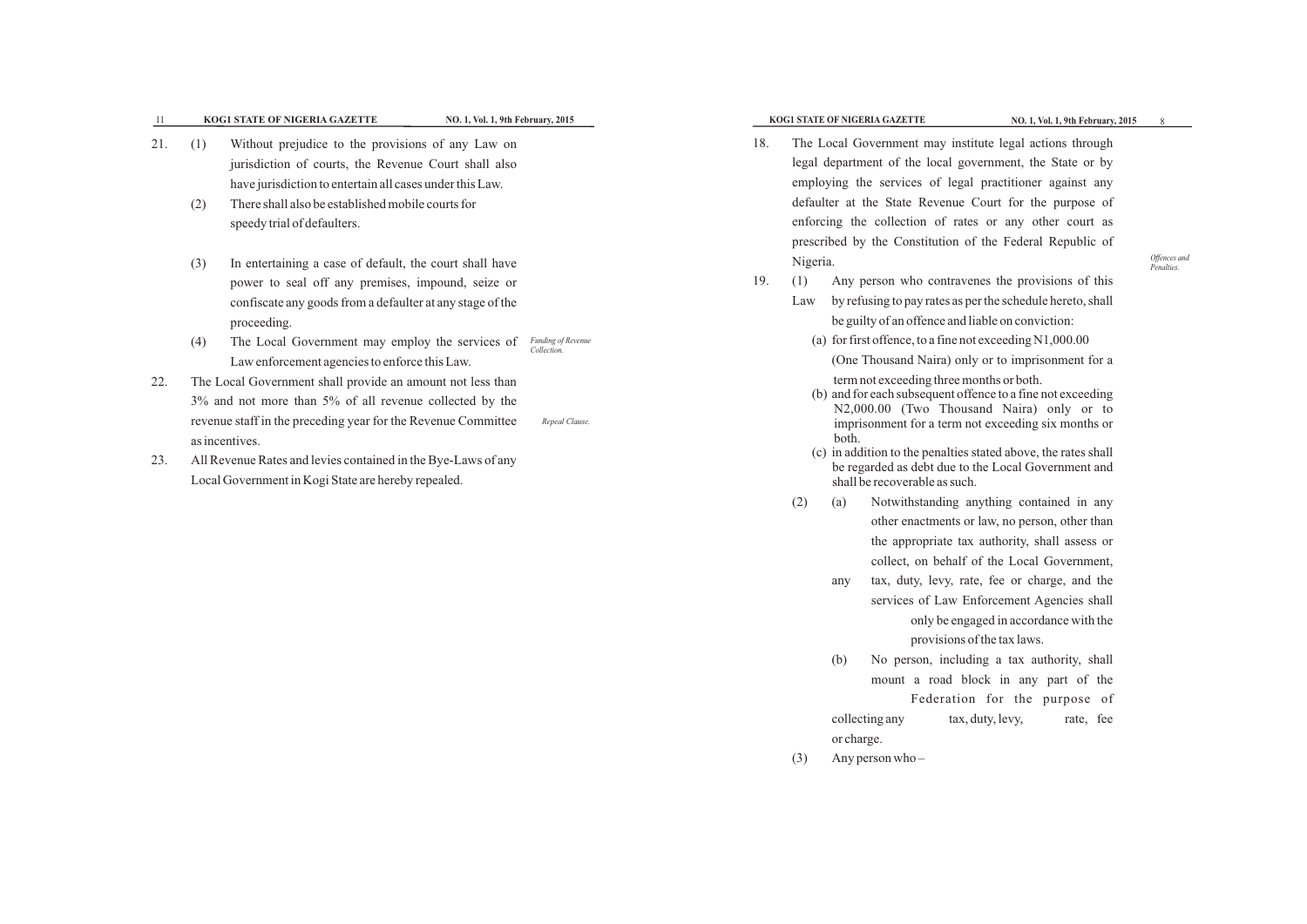*Reviews of levies and rates.*

*Enforcement.*

|     | <b>KOG1 STATE OF NIGERIA GAZETTE</b>                      | NO. 1, Vol. 1, 9th February, 2015 |     |         | KOG1 STATE OF NIGERIA GAZETTE |                                  | NO. 1, Vol. 1, 9th February, 2015                      | 10         |
|-----|-----------------------------------------------------------|-----------------------------------|-----|---------|-------------------------------|----------------------------------|--------------------------------------------------------|------------|
| (a) | collects or attempts to collect any levy that is          |                                   |     |         |                               |                                  | under the provision of this Law, is armed with         |            |
|     | not listed in the schedule to this Law;                   |                                   |     |         |                               |                                  | any offensive weapon commits an offence and            |            |
|     | (b) collects or attempts to collect any levy or penalty   |                                   |     |         |                               |                                  | shall be liable on conviction to imprisonment          |            |
|     | without due authority and identification; or              |                                   |     |         |                               | for a term of three $(3)$ years. |                                                        |            |
|     | (c) mounts a road block or causes a road or street to be  |                                   |     |         | (i)                           |                                  | any person who, while armed with an offensive          |            |
|     | closed for the purpose of collecting any levy, commits    |                                   |     |         |                               |                                  | weapon causes injury to any officer or                 |            |
|     | an offence and shall be liable on conviction to a fine of |                                   |     |         |                               |                                  | authorized agents of the local government              |            |
|     | fifty thousand Naira (N50,000.00) only or                 |                                   |     |         |                               |                                  | authority in the discharge of their functions          |            |
|     | imprisonment for three $(3)$ years or both.               |                                   |     |         |                               |                                  | under this Law, commits an offence and shall           |            |
| (4) | Any person or agency appointed for the administration     |                                   |     |         |                               |                                  | be liable on conviction to imprisonment for a          |            |
|     | of this Law or employed in connection with the            |                                   |     |         |                               | term of five $(5)$ years;        |                                                        |            |
|     | assessment and collection of levy who-                    |                                   |     |         | (j)                           |                                  | Any person who aids or abets one or more               |            |
| (a) | demands from anyone an amount in excess of                |                                   |     |         |                               |                                  | persons for the purpose of contravening any of         |            |
|     | the authorized assessment of the levy;                    |                                   |     |         |                               |                                  | the provisions of this Law commits an offence          |            |
| (b) | fails to remit revenue collected as at when due;          |                                   |     |         |                               |                                  | and shall be liable on conviction to a fine            |            |
| (c) | withholds for his own use or otherwise any                |                                   |     |         |                               |                                  | equivalent to 200% of the sum in question or to        |            |
|     | portion or the whole of the revenue collected;            |                                   |     |         |                               |                                  | imprisonment for term of two $(2)$ years.              |            |
| (d) | renders a false return, whether orally or in              |                                   |     |         | (k)                           |                                  | Any person, not being an authorized officer,           |            |
|     | writing of the amount of revenue collected or             |                                   |     |         |                               |                                  | assumes the name, designation or                       |            |
|     | received by him;                                          |                                   |     |         |                               |                                  | impersonates the character of an authorized            |            |
| (e) | defrauds any person, embezzles any money, or              |                                   |     |         |                               |                                  | officer or agent shall in addition to any other        |            |
|     | otherwise uses his position to deal wrongfully            |                                   |     |         |                               |                                  | punishment, shall be liable to pay on                  |            |
|     | with the Local Government Authority or any                |                                   |     |         |                               |                                  | conviction, a fine of two hundred and fifty            |            |
|     | member of the public;                                     |                                   |     |         |                               |                                  | thousand Naira $(N250,000.00)$ or three $(3)$          | Reviews of |
| (f) | steals or misuses Local Government Authority              |                                   |     |         |                               | years imprisonment or both.      |                                                        | and rates. |
|     | documents; and/or                                         |                                   | 20. | (1)     |                               |                                  | The State Joint Revenue Committee shall carry out a    |            |
| (g) | compromise on the assessment or collection of             |                                   |     |         |                               |                                  | periodic review of the rates charged every three       |            |
|     | any levy, commits an offence and shall be liable          |                                   |     | (3)     |                               |                                  | years and ensure that the differences in               |            |
|     | on conviction to a fine equivalent to 500 percent         |                                   |     | amounts |                               |                                  | chargeable by Local Government in                      |            |
|     | of the sum in question and to imprisonment for a          |                                   |     |         | respect of any                |                                  | scheduled levy is minimized.                           |            |
|     | term of three $(3)$ years.                                |                                   |     | (2)     |                               |                                  | The review shall be made in consultation with relevant | Enforce    |
| (h) | any person who, in committing any offence                 |                                   |     |         | stakeholders.                 |                                  |                                                        |            |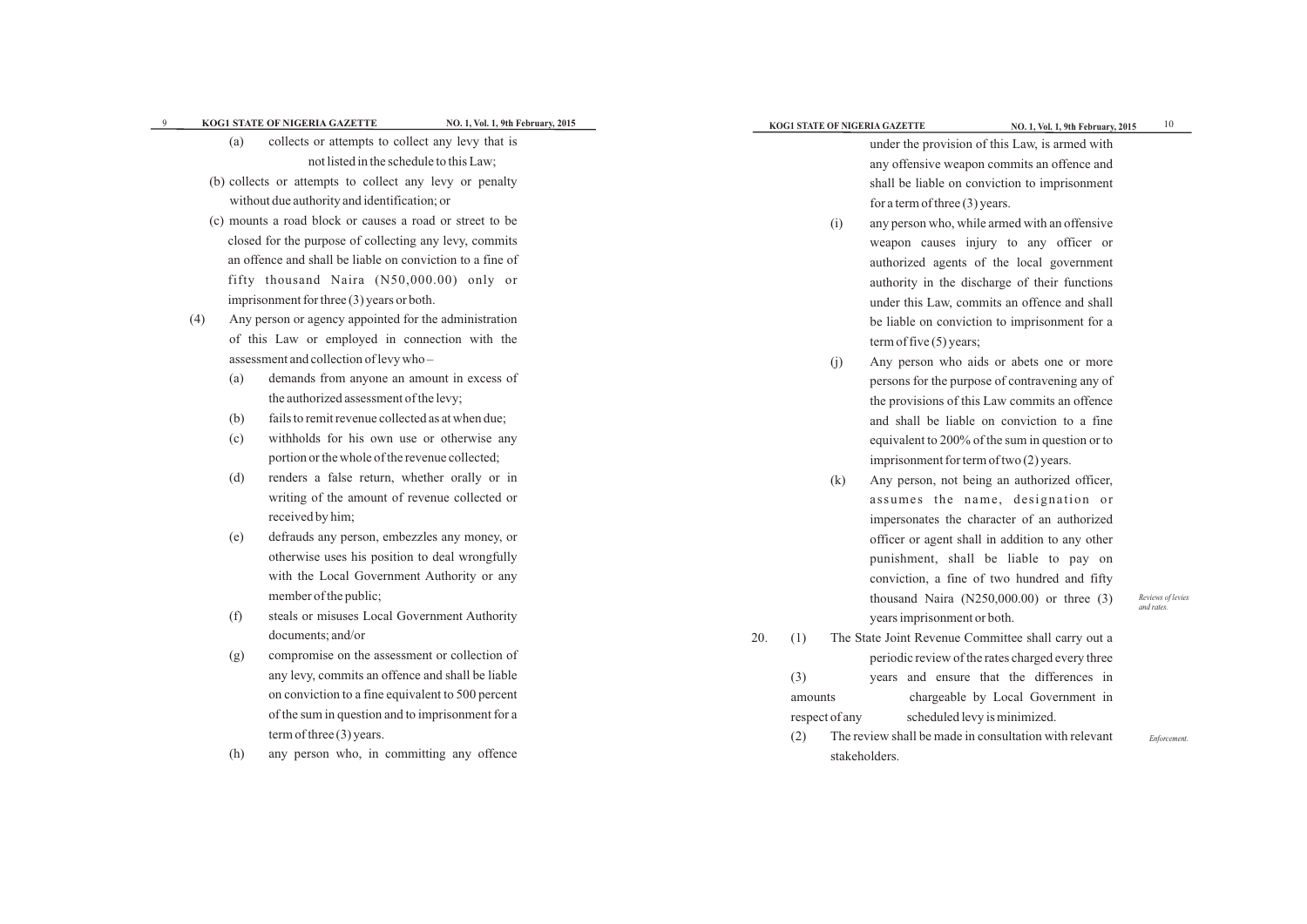| <b>SCHEDULE</b>                                              |            |                                      |             |
|--------------------------------------------------------------|------------|--------------------------------------|-------------|
| <b>Revenue Heads</b>                                         |            | Sub - Urban Sub - Urban Sub - Urban  |             |
| 1 Shops and Kiosk rates:                                     |            | (Category A (Category B (Category C) |             |
|                                                              | N          | N                                    | $\mathbf N$ |
| Shop Permit<br>a)                                            |            |                                      |             |
| Small                                                        | 3,000.00   | 2,400.00                             | 1,200.00    |
| Medium                                                       | 5,000.00   |                                      |             |
| Large                                                        | 10,000.00  | 8,000.00                             | 5,000.00    |
| Ex - Large (Big Departmental Stores)                         | 200,000.00 |                                      |             |
| Kiosk permit<br>b)                                           | 1,200.00   | 1,200.00                             | 600.00      |
| Container/Temporary shop                                     |            |                                      |             |
| Small                                                        | 2,500.00   | 1,200.00                             | 600.00      |
| Large                                                        | 3,500.00   | 2,500.00                             | 1,500.00    |
| Workshop permits by Artisans (Carpenters, Mechanics,         |            |                                      |             |
| Vulcanizers) etc.                                            |            |                                      |             |
| Small                                                        | 3,000.00   | 2,000.00                             | 1,000.00    |
| Large                                                        | 10,000.00  | 5,000.00                             | 2,500.00    |
| 2 Tenement Rates (private and commercial property).          |            |                                      |             |
| <b>Commercial Property</b>                                   |            |                                      |             |
| <b>Petrol Station</b>                                        | 50,000.00  | 30,000.00                            | 10,000.00   |
| <b>Banks</b>                                                 | 100,000.00 | 50,000.00                            | 25,000.00   |
| Communication mast                                           |            | 100,000.00 100,000.00                | 100,000.00  |
| Other Commercial premises                                    | 25,000.00  | 20,000.00                            | 10,000.00   |
| Residential                                                  |            |                                      |             |
| Duplex/ one storey bulding                                   | 10,000.00  | 5,000.00                             | 2,500.00    |
| Bungalow                                                     | 5,000.00   | 3,500.00                             | 2,500.00    |
| Block of Flat over one storey building                       | 12,000.00  | 6,000.00                             | 3,000.00    |
|                                                              |            |                                      |             |
| 3 Slaughter Slab fees                                        |            |                                      |             |
| Butcher licence fee (per annum)                              | 3,600.00   | 2,400.00                             | 1,200.00    |
| Cow slaughter per head                                       | 200.00     | 150.00                               | 50.00       |
| Goat/Sheep slaughter per head                                | 100.00     | 100.00                               | 50.00       |
| Pig slaughter per head                                       | 150.00     | 100.00                               | 50.00       |
|                                                              |            |                                      |             |
| 4 Merriment and Road closure levies                          |            |                                      |             |
| Noise control fees                                           | 10,000.00  | 5,000.00                             | 2,000.00    |
| Blocking of Local government road                            | 20,000.00  | 10,000.00                            | 5,000.00    |
| 5 Food licence Permit (for restaurants, bakeries and other   |            |                                      |             |
| places where food is sold)                                   |            |                                      |             |
| Restaurants                                                  | 15,000.00  | 10,000.00                            | 5,000.00    |
| <b>Bakeries</b>                                              | 15,000.00  | 10,000.00                            | 5,000.00    |
| <b>Buker/Local Restaurants</b>                               | 3,600.00   | 2,400.00                             | 1,200.00    |
|                                                              |            |                                      |             |
| 6 Liquor License fee                                         |            |                                      |             |
| <b>Beer Parlour</b>                                          | 12,500.00  | 6,000.00                             | 3,000.00    |
| Wholesale fee                                                | 15,000.00  | 7,500.00                             | 3,500.00    |
| <b>Local Drinks</b>                                          | 3,000.00   | 1,000.00                             | 1,000.00    |
| Hotel/Guest Inn                                              | 20,000.00  | 10,000.00                            | 5,000.00    |
|                                                              |            |                                      |             |
| 7 Radio and TV licence fees {other than radio and television |            |                                      |             |
| transmitter)                                                 |            |                                      |             |
| Radio & TV fees (commercial)                                 | 5,000.00   | 2,000.00                             | 500.00      |
| Vehicle Radio fees (where the vehicle is registered)         | 1,000.00   | 500.00                               | 500.00      |
|                                                              |            |                                      |             |
| 8 Naming of street registration fee (Outside state Capital)  | 20,000.00  | 10,000.00                            | 5,000.00    |

# **NO. 1, Vol. 1, 9th February, 2015** 15 **KOG1 STATE OF NIGERIA GAZETTE NO. 1, Vol. 1, 9th February, 2015**

# **Local Government Revenue Categorisation by Ward**

# **AJAOKUTA LOCAL GOVERNMENT IJUMU LOCAL GOVERNMENT**

| Ward           |                             |          |
|----------------|-----------------------------|----------|
| No             | <b>Ward Name</b>            | Category |
| 1              | <b>EBIYA NORTH</b>          | B        |
| $\overline{2}$ | <b>EBIYA SOUTH</b>          | В        |
| 3              | <b>ABODU/PATESI</b>         | B        |
| 4              | <b>ICHUWA/UPAJA</b>         | B        |
| 5              | <b>BADOKO</b>               | B        |
| 6              | <b>OGIGIRI</b>              | B        |
| 7              | <b>ADOGO</b>                | B        |
| 8              | <b>ACHAGANA</b>             | B        |
| 9              | <b>ODUNU/OHUEGE</b>         | B        |
| 10             | UNOS1/OMOGBO                | B        |
| 11             | <b>AJAOKUTA NATIVE TOWN</b> | B        |
| 12             | UPAKE/OBANGEDE              | C        |
| 13             | ADOGU/OGODO/APAMIRA         | C        |
| 14             | GEREGU                      | A        |
|                |                             |          |

| Ward           |                            |                |
|----------------|----------------------------|----------------|
| N <sub>0</sub> | <b>Ward Name</b>           | Category       |
|                | <b>IYARA</b>               | B              |
| $\overline{2}$ | <b>IFFE/IKOYI</b>          | B              |
| 3              | <b>EKIRIN ADDE</b>         | B              |
| $\overline{4}$ | <b>IYAMOYE</b>             | B              |
| 5              | EGBEDA/OKEDAYO             | B              |
| 6              | ILETEJU ORIGA              | B              |
| 7              | OKORO IGA                  | B              |
| 8              | <b>IGBOLAYERE / ILAERE</b> | B              |
| 9              | <b>AYERE</b>               | B              |
| 10             | OGALE ADUGE                | $\overline{C}$ |
| 11             | OKORO/ODOKORO              | C              |
| 12             | <b>AYETORO</b><br>1        | B              |
| 13             | AYETORO<br>11              | B              |
| 14             | IYAH/AYEH                  | $\mathcal{C}$  |
| 15             | AIYEGUNLE / ILUAFON        | B              |
|                |                            |                |

# **DEKINA LOCAL GOVERNMENT OKENE LOCAL GOVERNMENT**

| Ward           |                   |               |                |
|----------------|-------------------|---------------|----------------|
| N <sub>0</sub> | <b>Ward Name</b>  | Category      | Ward           |
| 1              | <b>DEKINA</b>     | B             | N <sub>0</sub> |
| 2              | ODU 1             | B             |                |
| 3              | ODU <sub>11</sub> | B             | $\overline{2}$ |
| 4              | <b>IYALE</b>      | B             | $\overline{3}$ |
| 5              | <b>OGANENIGU</b>  | $\mathbf C$   | 4              |
| 6              | <b>ABOCHO</b>     | B             | 5              |
| 7              | <b>EMEWE</b>      | $\mathcal{C}$ | 6              |
| 8              | <b>OGBABEDE</b>   | $\mathcal{C}$ | 7              |
| 9              | <b>ANYIGBA</b>    | A             | 8              |
| 10             | <b>OJIKPADALA</b> | $\mathcal{C}$ | 9              |
| 11             | <b>EGUME</b>      | B             | 10             |
| 12             | <b>OKURA</b>      | $\mathcal{C}$ | 11             |
|                |                   |               |                |

| Ward<br>No.    | <b>Ward Name</b>     | Category       |
|----------------|----------------------|----------------|
| 1              | <b>ABUGA/OZUJA</b>   | B              |
| 2              | <b>AGASSA/AHACHE</b> | $\mathcal{C}$  |
| $\mathcal{E}$  | <b>BARIKI</b>        | $\overline{A}$ |
| $\overline{4}$ | <b>IDOJI</b>         | $\overline{A}$ |
| 5              | <b>LAFIA OBESSA</b>  | $\mathsf{A}$   |
| 6              | <b>OBEHIRA EBA</b>   | $\overline{B}$ |
| 7              | <b>OBEHIRA UVETE</b> | B              |
| 8              | ODENKU/UPOGORO       | $\mathcal{C}$  |
| 9              | ONYUKORO             | $\overline{A}$ |
| 10             | ORETSEU              | $\mathsf{A}$   |
| 11             | <b>OTUTU</b>         | A              |
|                |                      |                |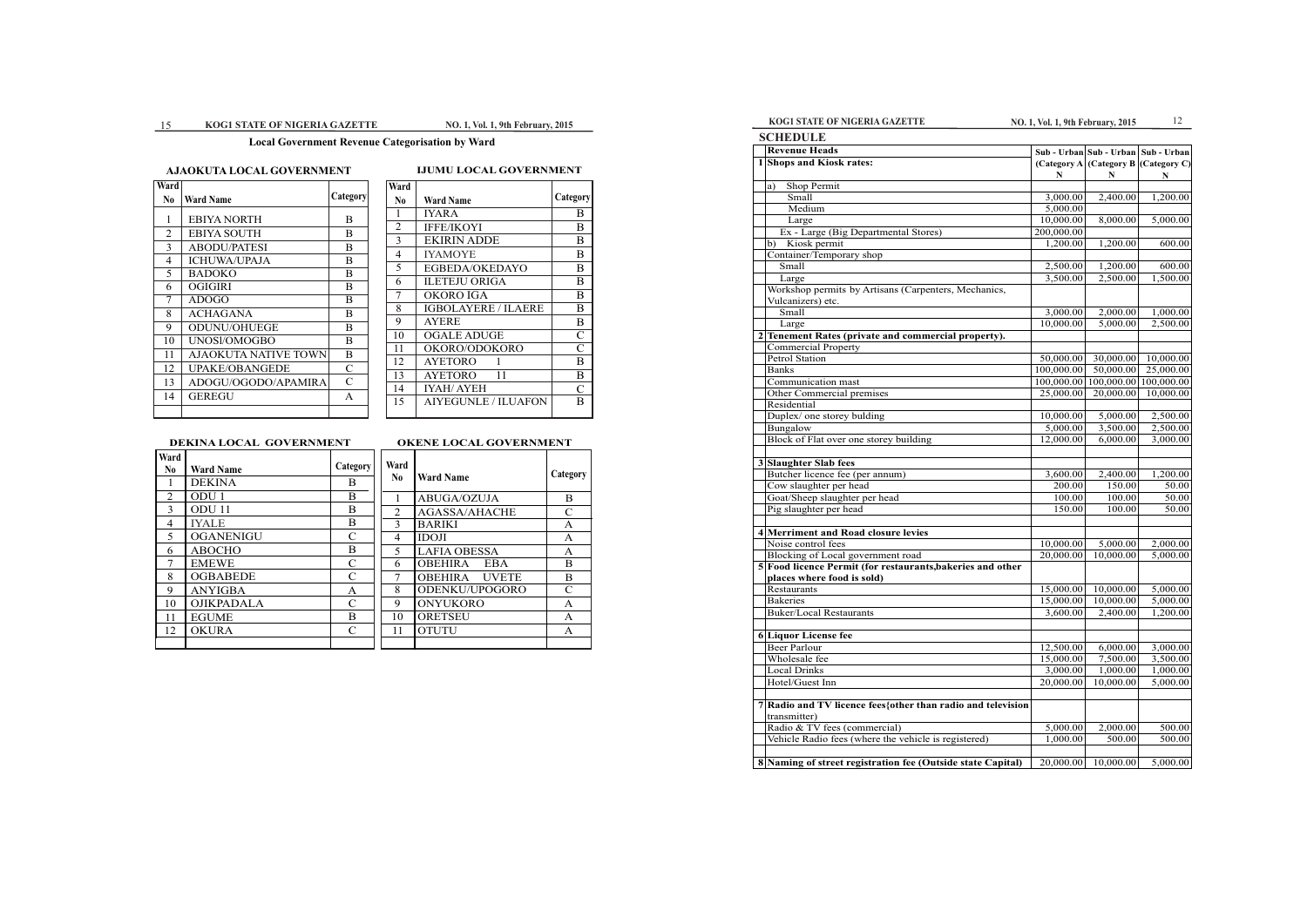**NO. 1, Vol. 1, 9th February, 2015** 

# **Local Government Revenue Categorisation by Ward**

# **ADAVl LOCAL GOVERNMENT OKEHI LOCAL GOVERNMENT**

| Ward           |                                       |                 |
|----------------|---------------------------------------|-----------------|
| N <sub>0</sub> | Ward Name                             | <b>Category</b> |
|                | ADAVI - EBA                           | C               |
| $\mathfrak{D}$ | EGGE                                  | C               |
| 3              | OKUNCHI                               | B               |
| 4              | IDANUHA                               | C               |
| 5              | OGAMINANA CENTRAL                     | A               |
| 6              | UHUCHEBA                              | C               |
| 7              | NAGAZI/OZIOKUTU/FARM<br><b>CENTRE</b> | A               |
| 8              | OSISI - PAKU INOZIOMI                 | A               |
| 9              | EBOGOGO/KARAWORO/<br>RESUHUA          | В               |
| 10             | KUROKO                                | C               |
| 11             | OHUOGOGO/KUROKO II                    | $\subset$       |
|                |                                       |                 |

| Ward<br>No. | <b>Ward Name</b>         | Category |
|-------------|--------------------------|----------|
| 1           | <b>OBOROKE EBA WARD</b>  | B        |
| 2           | <b>OBOROKE - UVETE 1</b> | B        |
| 3           | <b>OBOROKE UVETE 11</b>  | B        |
| 4           | <b>OBEBA WARD 1</b>      | B        |
| 5           | <b>OBEBA WARD 11</b>     | B        |
| 6           | <b>IKUEHI WARD</b>       | R        |
| 7           | OHUETA WARD              | B        |
| 8           | OBANGEDE/UHUNDU          | B        |
| 9           | EIKA OHIZENYI            | B        |
| 10          | <b>OKAITO / USUNGWE</b>  | R        |
| 11          | UBORO/OMANI/OHUEPE       | R        |
|             |                          |          |

| 16 | Public Convenience, Sewage and Refuse Disposal fees |                      |                      |                      |
|----|-----------------------------------------------------|----------------------|----------------------|----------------------|
|    | Dislodgement of Septic tank Tanks                   | 2,500.00             | 1,000.00             | 500.00               |
|    | Sanitation fees (commercial)                        | 3,000.00             | 2,000.00             | 500.00               |
|    | Sanitation fees (Market - Per Trader)               | 600.00               | 240.00               | 120.00               |
| 17 | <b>Wrong Parking Charges</b>                        |                      |                      |                      |
|    | Wrong packing                                       | 5,000.00             | 2,000.00             | 1,000.00             |
|    | Towing of Vehicles fee                              | 5,000.00             | 2,000.00             | 1,000.00             |
|    | No Parking Order Permit                             | 20,000.00            | 10,000.00            | 5,000.00             |
| 18 | Other Levies & fees:                                |                      |                      |                      |
|    | <b>Contract Registration fees</b>                   | 20,000.00            | 10,000.00            | 5,000.00             |
|    | <b>Contract Processing fees</b>                     | $2\%$ of<br>contract | $2\%$ of<br>contract | $2\%$ of<br>contract |
|    | Hunting Permit                                      | 1,500.00             |                      |                      |
|    | Dane Gun license                                    | 4,500.00             |                      |                      |
| 19 | Marriage, Birth and Death registration fees         |                      |                      |                      |
|    | Marriage Registration fee                           | 5,000.00             | 1,000.00             | 500.00               |
|    | <b>Birth Registration fee</b>                       | 500.00               | 200.00               | 50.00                |
|    | Death Registration fee                              | 500.00               | 200.00               | 50.00                |

| 13 | <b>KOG1 STATE OF NIGERIA GAZETTE</b>                                                                                                                        |                 | NO. 1, Vol. 1, 9th February, 2015 |                |
|----|-------------------------------------------------------------------------------------------------------------------------------------------------------------|-----------------|-----------------------------------|----------------|
|    | 9 Right of occupancy fees on lands in the Rural Areas, excluding<br>those collectable by the federal and State Governments,<br>excluding the State Capital. |                 |                                   |                |
|    | Residential (per plot)                                                                                                                                      | 5,000.00        | 2,500.00                          | 1,000.00       |
|    | Commercial (per plot)                                                                                                                                       | 10,000.00       | 5,000.00                          | 2,000.00       |
|    | 10 Market taxes and levies excluding any market where State<br><b>Finance is involved</b>                                                                   |                 |                                   |                |
|    | Permanent Stalls (per-annum)                                                                                                                                | 12,000.00       | 3,600.00                          | 1,200.00       |
|    | Market Space {per-market day)<br>Market/Motor Park Hawkers (daily)                                                                                          | 100.00<br>30.00 | 50.00<br>20.00                    | 20.00<br>10.00 |
|    | Market Hawkers (per market day)                                                                                                                             | 30.00           | 20.00                             | 10.00          |
|    |                                                                                                                                                             |                 |                                   |                |
|    | 11 Motor Park Levies                                                                                                                                        |                 |                                   |                |
|    | Loading fees (per trip)                                                                                                                                     |                 |                                   |                |
|    | Trailers/Lorry                                                                                                                                              | 2,000.00        | 1,000.00                          | 500.00         |
|    | Canter                                                                                                                                                      | 500.00          | 200.00                            | 100.00         |
|    | Buses/Pickup Van,                                                                                                                                           | 100.00          | 50.00                             | 20.00          |
|    | Car                                                                                                                                                         | 50.00           | 20.00                             | 10.00          |
|    | Motorcycle                                                                                                                                                  | 20.00           | 20.00                             | 10.00          |
|    | 12 Bicycle, Truck, Caoe, Wheelbarrow and Cart fees other<br>than mechanically<br>propelled trucks                                                           |                 |                                   |                |
|    | Bicycle licence fee                                                                                                                                         | 200.00          | 50.00                             | 20.00          |
|    | Canoe licence fee                                                                                                                                           | 1,000.00        | 500.00                            | 200.00         |
|    | Wheelbarrows/ Cart fee                                                                                                                                      | 600.00          | 240.00                            | 100.00         |
|    | 13 Cattle Tax payable by cattle farmers only                                                                                                                |                 |                                   |                |
|    | Cattle Farmer Permit                                                                                                                                        | 2,000.00        | 1,000.00                          | 500.00         |
|    |                                                                                                                                                             |                 |                                   |                |
|    | 14 Religious places Establishment Permit fee                                                                                                                |                 |                                   |                |
|    | Religious places Establishment Permit fee                                                                                                                   | 5,000.00        | 3,000.00                          | 1,200.00       |
|    | 15 Signboard and Advertisement permit fee                                                                                                                   |                 |                                   |                |
|    | (A) Stationary/Fixed Advert                                                                                                                                 |                 |                                   |                |
|    | Directional Signboard fee                                                                                                                                   | 20,000.00       | 10,000.00                         | 2,500.00       |
|    | Wall Print Advertisement                                                                                                                                    | 10,000.00       | 5,000.00                          | 1,500.00       |
|    | Digitalised Bill Boards                                                                                                                                     | 150,000.00      | 100,000.00                        | 50,000.00      |
|    | Non Digitalised Billboards, Unipoles and Eye-catchers                                                                                                       |                 | 100,000.00 50,000.00              | 20,000.00      |
|    | Market Road Show permit                                                                                                                                     | 5,000.00        | 3,000.00                          | 1,000.00       |
|    | (B) Mobile Advert                                                                                                                                           |                 |                                   |                |
|    | Mobile Sales Promotion fees                                                                                                                                 | 5,000.00        | 3,000.00                          | 1,000.00       |
|    | Cars, Pickup, Trucks (Branded)                                                                                                                              | 7,000.00        | 3,500.00                          | 2,500.00       |
|    | Trailers/Lorries (Branded)                                                                                                                                  | 10,000.00       | 5,000.00                          | 2,500.00       |
|    |                                                                                                                                                             |                 |                                   |                |

# **KOG1 STATE OF NIGERIA GAZETTE 14 NO. 1, Vol. 1, 9th February, 2015** 14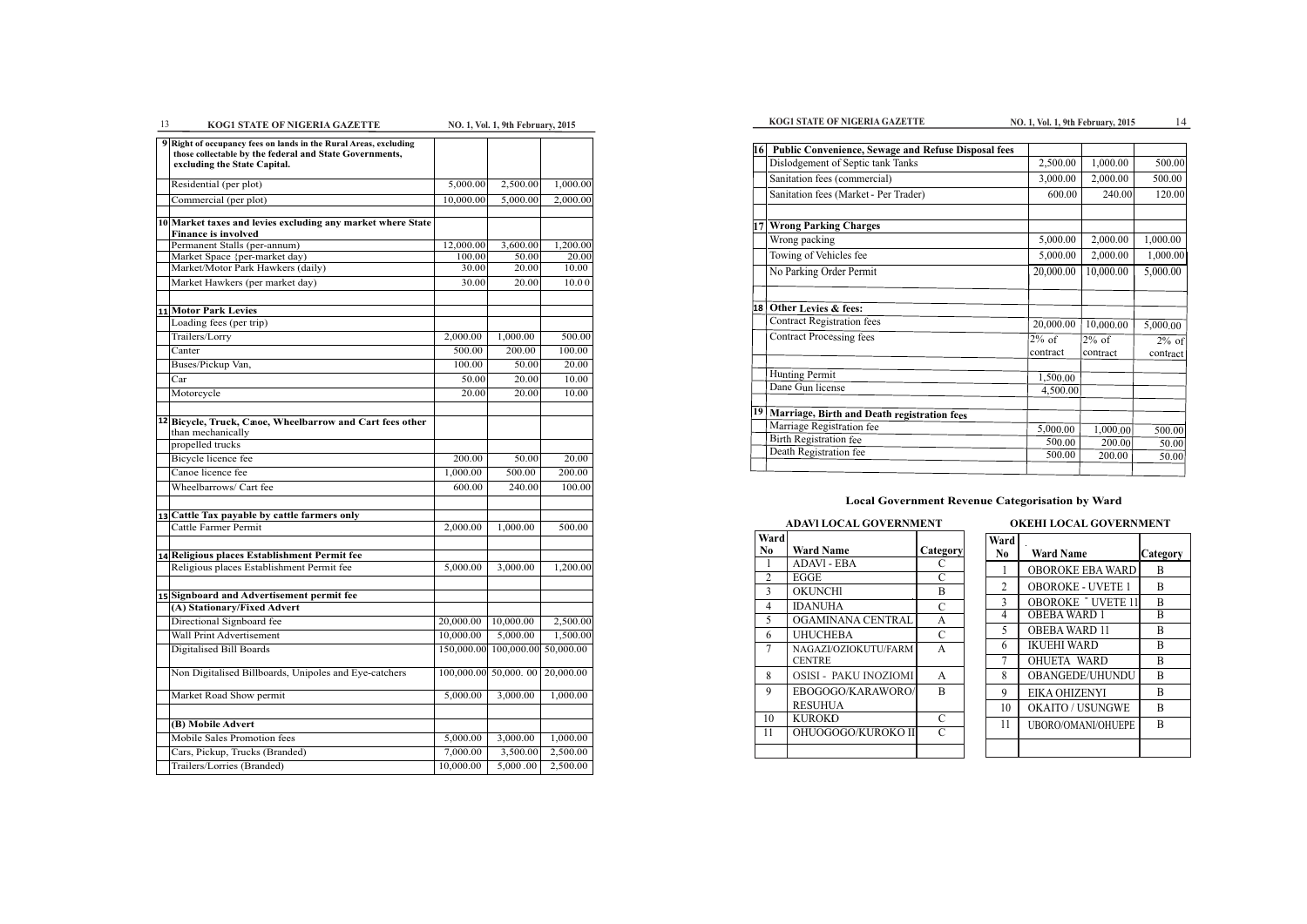# **1BAJI LOCAL GOVERNMENT**

# **KOG1 STATE OF NIGERIA GAZETTE**

### **IDAH LOCAL GOVERNMENT Ward No Ward Name Category** 1 SABONGARI A<br>2 EGA A 2 EGA A<br>3 IGALOGBA A 3 IGALOGBA A<br>4 EDE A 4 EDE A<br>5 IGECHEBA A **IGECHEBA** 6 7 OWOLI APA A UKWAJA A<br>OGEGELE C 8 OGEGELE 9 ICHALA C<br>10 UGWODA C 10 UGWODA

### **IGALAMELA/ODOLU LOCAL GOVERNMENT**

### **MOPAMURO LOCAL GOVERNMENT**

| Ward | <b>Ward Name</b> | Category |
|------|------------------|----------|
| No   |                  |          |
| 1    | <b>ANALO</b>     | B        |
| 2    | <b>AKPANYO</b>   | B        |
| 3    | <b>AYAH</b>      | B        |
| 4    | ONYEDEGA         | B        |
| 5    | <b>ODEKE</b>     | B        |
| 6    | OJI LA           | в        |
| 7    | <b>EJULE</b>     | B        |
| 8    | <b>IYANO</b>     | C        |
| 9    | UNALE            | B        |
| 10   | UJEH             | C        |
|      |                  |          |

| <b>Ward Name</b>  | Category      | Ward<br>No.                 | <b>Ward Name</b>     | Category      |
|-------------------|---------------|-----------------------------|----------------------|---------------|
| VRUGO             | $\mathcal{C}$ |                             | <b>ODOLE OKEGURU</b> | B             |
| KWULUKO           | $\mathcal{C}$ | $\mathcal{D}_{\mathcal{L}}$ | ODOLE OKEDAGUN       | B             |
| DOLU              | B             | 3                           | <b>ILETEJU</b>       |               |
| JI - AJI          | $\mathcal{C}$ |                             |                      | B             |
| <b>KPANYA</b>     | B             | 4                           | <b>OKEJI IJAGBE</b>  | $\mathsf{C}$  |
| <b>BELE</b>       | $\mathcal{C}$ | 5                           | <b>OKAGI ILAI</b>    | C             |
| JAKA 1            | B             | 6                           | <b>OROKERE AMURO</b> | B             |
| JAKA 11           | B             | 7                           | <b>TAKETE OTAFUN</b> | B             |
|                   |               | 8                           | OROKE AIYEDAYO       | $\mathcal{C}$ |
| <b>FORACHI1</b>   | $\mathcal{C}$ | 9                           | AIYETEJU AGBAJOGUN   | $\mathsf{C}$  |
| <b>FORACHI 11</b> | $\mathcal{C}$ | 10                          | <b>AIYEDE OKAGI</b>  | $\mathcal{C}$ |
|                   |               |                             |                      |               |

# **YAGBA EAST LOCAL<br>GOVERNMENT**

| Ward<br>$\mathbf{N}\mathbf{0}$ | <b>Ward Name</b>   | Category      | Ward<br>N <sub>0</sub> | <b>Ward Name</b>      | Cates |
|--------------------------------|--------------------|---------------|------------------------|-----------------------|-------|
|                                | <b>AVRUGO</b>      | C             |                        | <b>ODOLE OKEGURU</b>  | B     |
| 2                              | <b>EKWULUKO</b>    | C             | $\mathcal{L}$          | <b>ODOLE OKEDAGUN</b> | B     |
| $\mathcal{E}$                  | <b>ODOLU</b>       | B             |                        |                       |       |
| 4                              | $OJI - AJI$        | C             | $\mathbf{3}$           | <b>ILETEJU</b>        | B     |
| 5                              | <b>AKPANYA</b>     | B             | 4                      | <b>OKEJI IJAGBE</b>   | C     |
| 6                              | <b>UBELE</b>       | $\mathcal{C}$ | 5.                     | <b>OKAGI ILAI</b>     | C     |
|                                | AJAKA 1            | B             | 6                      | <b>OROKERE AMURO</b>  | B     |
| 8                              | AJAKA 11           | B             |                        | <b>TAKETE OTAFUN</b>  | B     |
|                                |                    |               | 8                      | <b>OROKE AIYEDAYO</b> | C     |
| 9                              | OFOR ACHI1         | $\mathcal{C}$ | 9                      | AIYETEJU AGBAJOGUN    | C     |
| 10                             | <b>OFORACHI</b> 11 | C             | 10                     | <b>AIYEDE OKAGI</b>   | C     |
|                                |                    |               |                        |                       |       |

| Ward<br>No | <b>Ward Name</b>             | Category      |
|------------|------------------------------|---------------|
| 1          | <b>IFE OLUKOTUN 1</b>        | C             |
| 2          | <b>IFE OLUKOTUN 11</b>       | C             |
| 3          | <b>PONYAN</b>                | $\mathcal{C}$ |
| 4          | ALU / IGBAGUN / ORANRE       | $\mathsf{C}$  |
| 5          | <b>EJUKU</b>                 | C             |
| 6          | <b>JEGE / ITAKETE /OGBOM</b> | $\mathsf{C}$  |
| 7          | <b>MAKUTU 1</b>              | в             |
| 8          | <b>MAKUTU 11</b>             | в             |
| 9          | <b>OKEMETA</b>               | в             |
| 10         | AREDU                        | C             |

# **OGORI - MAGONGO LOCAL GOVERNMENT YAGBA EAST LOCAL**

| Wardl<br>No. | <b>Ward Name</b> | Category |
|--------------|------------------|----------|
| 1            | <b>ILETEJU</b>   | B        |
| 2            | <b>OKESI</b>     | в        |
| 3            | <b>OKIBO</b>     | B        |
| 4            | <b>ENI</b>       | B        |
| 5            | <b>AIYEROMI</b>  | в        |
| 6            | <b>OSHOBANE</b>  | B        |
| 7            | OTURU - OPOU     | B        |
| 8            | <b>OBINOYIN</b>  | в        |
| 9            | <b>OBATIGBEN</b> | B        |
| 10           | OGUGU            | в        |

# **Local Government Revenue Categorisation By Ward**

### **KOG1 STATE OF NIGERIA GAZETTE** 19 **NO. 1, Vol. 1, 9th February, 2015**

# **Local Government Revenue Categorisation by Ward**

# **LOKOJA LOCAL GOVERNMENT BASSA LOCAL GOVERNMENT**

| Ward<br>No. | <b>Ward Name</b>    | Category |
|-------------|---------------------|----------|
|             |                     |          |
| 1           | WARD A              | А        |
| 2           | <b>WARD B</b>       | A        |
| 3           | <b>WARD C</b>       | A        |
| 4           | WARD D              | A        |
| 5           | WARD E              | A        |
| 6           | <b>OWORO WARD</b>   | A        |
| 7           | <b>KAKANDA WARD</b> | C        |
| 8           | <b>KUPASOUTH</b>    | C        |
| 9           | <b>KUPA NORTH</b>   | C        |
| 10          | EGGAN WARD          | C        |
|             |                     |          |

| Ward           |                  | Category      |
|----------------|------------------|---------------|
| N <sub>0</sub> | <b>Ward Name</b> |               |
|                |                  |               |
| 1              | <b>AKUBA1</b>    | B             |
| $\overline{2}$ | <b>AKUBA11</b>   | $\mathcal{C}$ |
| 3              | <b>OZUGULO</b>   | $\mathcal{C}$ |
| 4              | AYEDE/AKAKANA    | $\mathcal{C}$ |
| 5              | <b>IKENDE</b>    | $\mathcal{C}$ |
| 6              | <b>GBOLOKO</b>   | $\mathcal{C}$ |
| 7              | <b>KPATA</b>     | $\mathcal{C}$ |
| 8              | <b>EFORO</b>     | $\mathcal{C}$ |
| 9              | <b>MOZUM</b>     | $\mathcal{C}$ |
| 10             | <b>OZUGBE</b>    | C             |
|                |                  |               |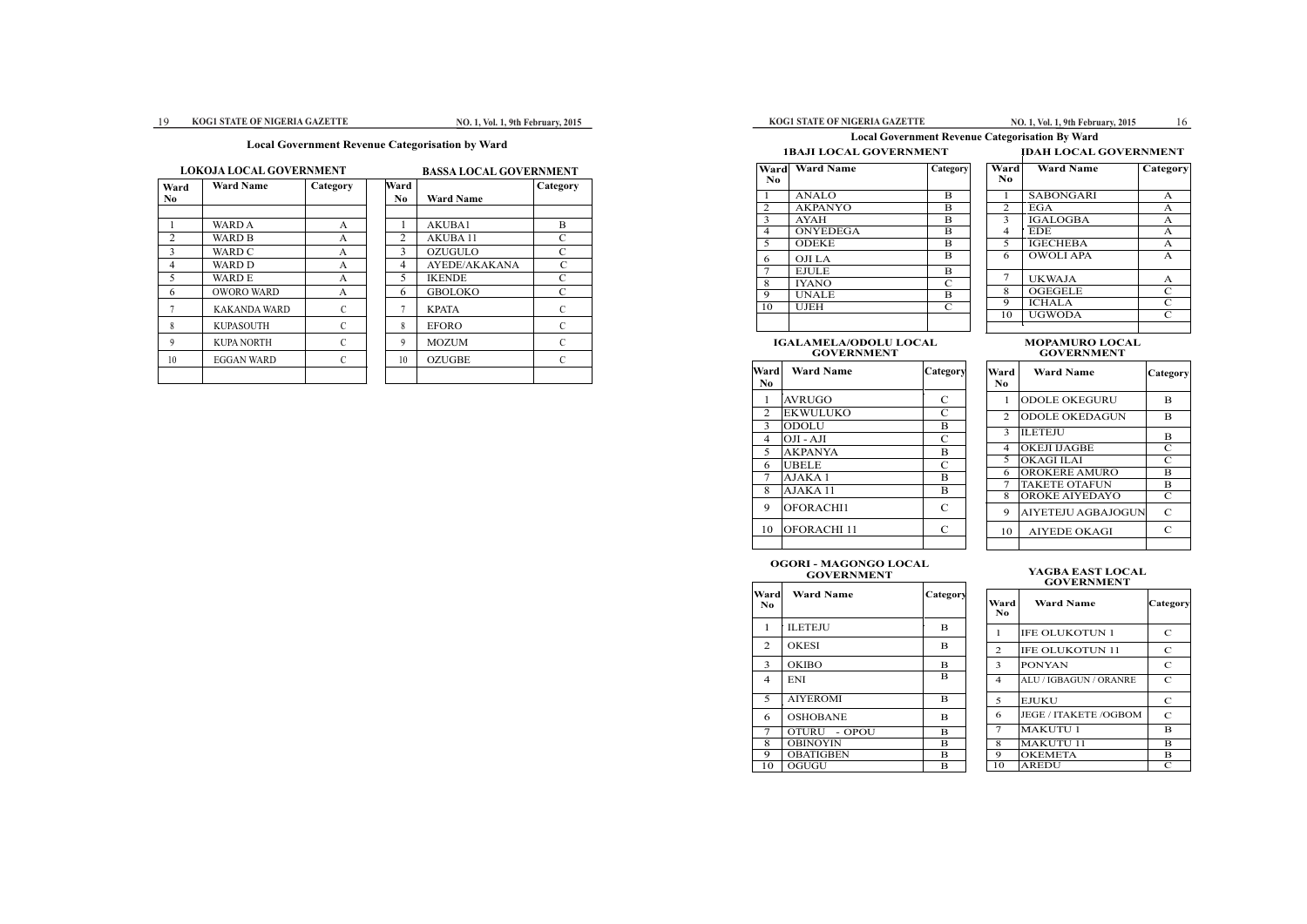### 17 KOG1 STATE OF NIGERIA GAZETTE NO. 1, Vol. 1, 9th February, 2015

 $Categorical$ 

# 18 **KOG1 STATE OF NIGERIA GAZETTE NO. 1, Vol. 1, 9th February, 2015**

# **Local Government Revenue Categorisation by Ward**

# **OMALA LOCAL GOVERNMENT KOGI LOCAL GOVERNMENT**

| Ward           |                  | Category      | Ward           |                      | Category |
|----------------|------------------|---------------|----------------|----------------------|----------|
| N <sub>0</sub> | <b>Ward Name</b> |               | N <sub>0</sub> | <b>Ward Name</b>     |          |
|                |                  |               |                |                      |          |
|                | ABEJUKOLO        | B             |                | <b>UKWO</b>          | B        |
| 2              | <b>ECHA</b>      | B             | $\mathfrak{D}$ | <b>ODAKI</b>         | B        |
| 3              | <b>BAGAJI</b>    | C             | 3              | K.K. S. E            | B        |
| 4              | <b>BAGANA</b>    | $\cdot$ B     | 4              | <b>GIRINYA</b>       | B        |
| 5              | <b>OKPOTALA</b>  | C             | 5              | <b>IRENODU</b>       | C        |
| 6              | <b>IBADO</b>     | B             | 6              | <b>AKPASU</b>        | C        |
| 7              | <b>ICHEKE</b>    | C             |                | <b>TAWARI</b>        | C        |
| 8              | <b>OGODU</b>     | B             | 8              | <b>GEGU NORTH</b>    | B        |
| 9              | <b>OLLA</b>      | C             | $\Omega$       | <b>GEGU SOUTH</b>    | B        |
|                |                  | $\mathcal{C}$ | 10             | <b>CHIKARA NORTH</b> | B        |
| 10             | <b>OJIAJI</b>    |               | 11             | <b>CHIKARA SOUTH</b> | B        |
| 11             | <b>AGBANEMA</b>  |               |                |                      |          |

# **ANKPA LOCAL GOVERNMENT YAGBA WEST LOCAL GOVERNMENT**

| Ward<br>$\bf No$ | <b>Ward Name</b>      | Category      | Ward<br>N <sub>0</sub> | <b>Ward Name</b>                    | Catego        |
|------------------|-----------------------|---------------|------------------------|-------------------------------------|---------------|
|                  |                       |               |                        |                                     |               |
| $\mathbf{1}$     | <b>ANKPA TOWNSHIP</b> | A             | 1                      | ODO - ERE/OKE                       | B             |
| 2                | ANKPA 1               | A             |                        | ERE/AKATA                           |               |
|                  |                       |               | $\mathfrak{D}$         | $-$ EGBE 1<br>OKE                   | B             |
| 3                | ANKPA2                | B             | 3                      | <b>OKE</b><br>$-$ EGBE 2            | B             |
| $\overline{4}$   | <b>ANKPA3</b>         | C             | 4                      | <b>OKE</b><br>$-$ EGBE 3            | B             |
| 5                | ANKPA4                | $\mathcal{C}$ | 5                      | $-EGBE4$<br>OKE                     | B             |
| 6                | <b>OJOKWU1</b>        | B             | 6                      | <b>ODO</b><br>$-$ EGBE 1            | B             |
| 7                | OJOKWU <sub>2</sub>   | B             | 7                      | $-$ EGBE 2<br>ODO.                  | B             |
| 8                | OJOKWU <sub>3</sub>   | B             | 8                      | ODO.<br>$-$ EGBE 3                  | B             |
| 9                | OJOKWU 4              | C             | 9                      | <b>OGBE</b>                         | $\mathcal{C}$ |
| 10               | <b>ENJEMA1</b>        | B             | 10                     | OKUNRAN/OKOLOKE<br>/ISANLU - ESA    | $\mathcal{C}$ |
| 11               | ENJEMA2               | B             | 11                     | <b>EJIBA</b>                        | B             |
| 12               | <b>ENJEMA 3</b>       | B             | 12                     | ODO - ERI                           | B             |
| 13               | <b>ENJEMA4</b>        | $\mathcal{C}$ | 13                     | <b>IYAMERIN/</b><br><b>IGBARUKU</b> | C             |
|                  |                       |               | 14                     | ODO-ARA/<br>OMI/OGGA                | $\mathcal{C}$ |

|                |                                     | Category     |
|----------------|-------------------------------------|--------------|
| N0             | Ward Name                           |              |
|                |                                     |              |
| 1              | ODO - ERE/OKE                       | B            |
|                | ERE/AKATA                           |              |
| $\overline{2}$ | OKE<br>- EGBE 1                     | B            |
| 3              | OKE<br>$-$ EGBE 2                   | B            |
| 4              | OKE<br>$-$ EGBE 3                   | B            |
| 5              | OKE<br>- EGBE 4                     | B            |
| 6              | ODO<br>$-$ EGBE 1                   | B            |
| 7              | ODO<br>- EGBE 2                     | B            |
| 8              | ODO.<br>- EGBE 3                    | B            |
| 9              | OGBE                                | $\mathsf{C}$ |
| 10             | OKUNRAN/OKOLOKE<br>/ISANLU - ESA    | C            |
| 11             | EJIBA                               | B            |
| 12             | ODO - ERI                           | B            |
| 13             | <b>IYAMERIN/</b><br><b>IGBARUKU</b> | C            |
| 14             | ODO-ARA/<br>OMI/OGGA                | C            |

# **Local Government Revenue Categorisation By Ward**

# **OLAMABORO LOCAL GOVERNMENT OFU LOCAL GOVERNMENT**

| Ward<br>No.    | <b>Ward Name</b>         | Category      | Ward<br>No.    | <b>Ward Name</b>      | Catego        |
|----------------|--------------------------|---------------|----------------|-----------------------|---------------|
|                |                          |               |                |                       |               |
| $\mathbf{1}$   | WARD 1 - ADEH            | $\mathcal{C}$ | 1              | UGWOLAWO 1            | B             |
| $\mathcal{L}$  | WARD 2 -OKPO ETUTEKPE    | $\mathsf{C}$  | 2              | UGWOLAWO <sub>2</sub> | $\mathcal{C}$ |
| $\mathbf{3}$   | WARD 3<br>- OKPO CENTRE  | B.            | $\mathbf{3}$   | EJULE/ALLAH           | B             |
| $\overline{4}$ | WARD 4 [GAH]             | $\mathcal{C}$ | 4              | <b>ITOBE</b>          | B             |
| 5              | WARD 5<br>- INELE        | $\mathcal{C}$ | 5              | <b>OCHADAMU</b>       | C             |
| 6              | OGUGU 1 - ADUM&IKEM      | $\mathcal{C}$ | 6              | <b>OGBONICHA</b>      | $\mathcal{C}$ |
| $\tau$         | OGUGU 2 - OFANTE & IKEMI | $\mathcal{C}$ | $\overline{7}$ | <b>IGO</b>            | C             |
| 8              | OGUGU 3 - OGUGU CENTRE   | B.            | 8              | <b>ALLOMA/OKURA</b>   | B             |
| $\mathbf Q$    | IMANE 1 - IMANE CENTRE   | <sub>B</sub>  | 9              | <b>IBOKO EFAKU</b>    | $\mathcal{C}$ |
| 10             | IMANE $2 - AGALIGA &$    | $\mathcal{C}$ | 10             | OKO OGENYI            | $\mathcal{C}$ |
|                | <b>EFEBO</b>             |               | 11             | <b>ALOJI</b>          | $\mathcal{C}$ |

# **KABBA/BUNU LOCAL GOVERNMENT**

B

| Ward           |                       |               |
|----------------|-----------------------|---------------|
| N <sub>0</sub> | <b>Ward Name</b>      | Category      |
|                |                       |               |
| $\mathbf{1}$   | <b>ASUTA</b>          | A             |
| $\overline{2}$ | ODO - AKETE           | $\mathcal{C}$ |
| $\overline{3}$ | OKEKOKO               | $\mathbf B$   |
| $\overline{4}$ | ODOLU                 | A             |
| 5              | <b>AYEWA</b>          | $\mathcal{C}$ |
| 6              | AYETEJU - KAJOLA      | $\mathcal{C}$ |
| $\overline{7}$ | OTU                   | $\mathcal{C}$ |
| 8              | <b>EGBEDA</b>         | B             |
| 9              | <b>OKEDAYO</b>        | B             |
| 10             | AKUTUPA-KIRI          | $\mathcal{C}$ |
| 11             | AIYETORO-KIRI         | $\mathcal{C}$ |
| 12             | <b>ILUKE</b>          | B             |
| 13             | <b>OLLE-OKE OFFIN</b> | $\mathcal{C}$ |
| 14             | ODO-APE               | $\mathcal{C}$ |
| 15             | <b>OKEBUKUN</b>       | $\mathcal{C}$ |